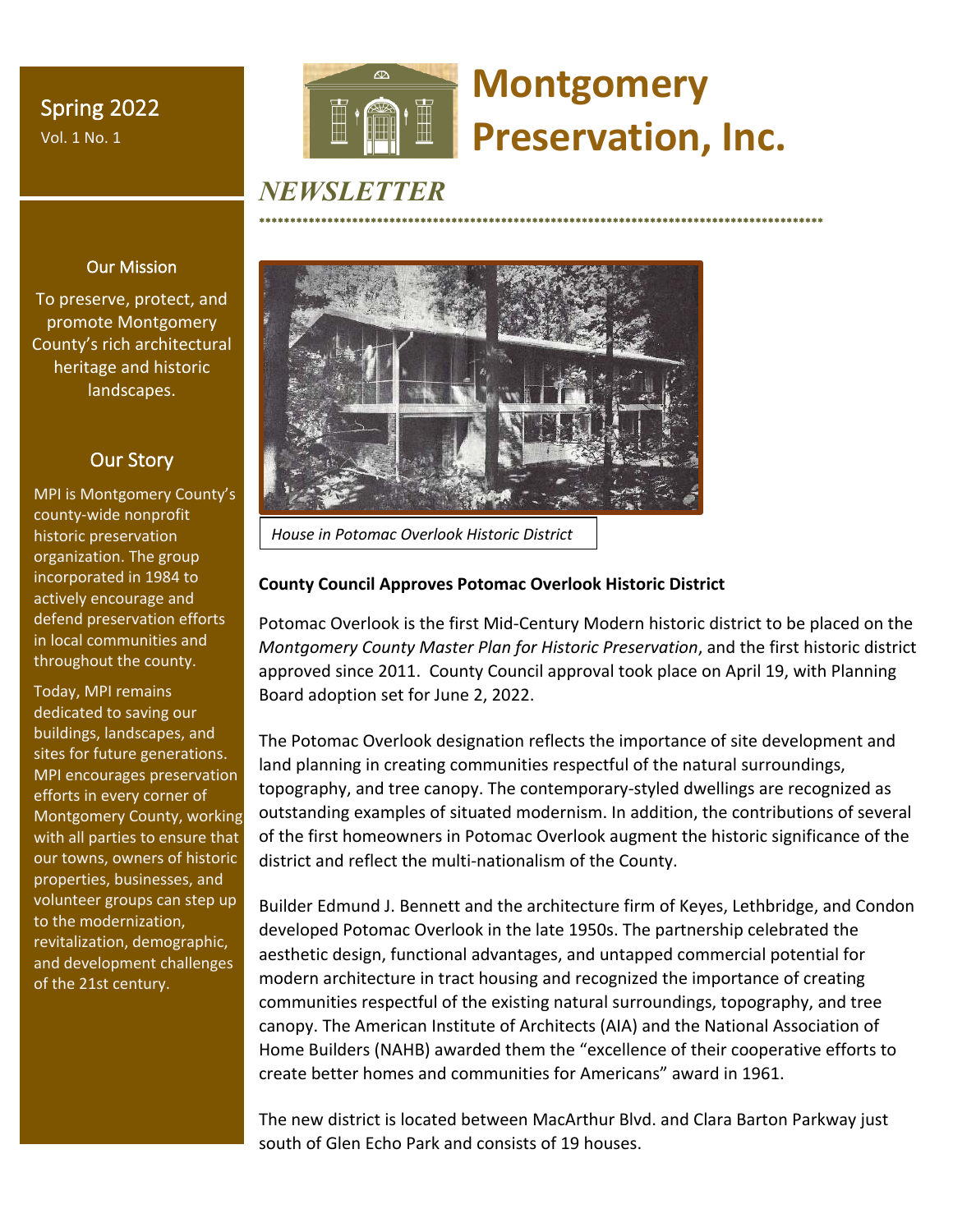# *Contact Us*

Montgomery Preservation PO Box 4661 Rockville, MD 20849-4661 301-495-4915 Email *mpi@montgomerypreservation.org*  website www.montgomerypreservation.org Station rentals *rentals@montgomerypreservation.org*

## **OFFICERS**

Eileen McGuckian, President (Rockville) Mary Reardon, Vice President (Silver Spring.) Sandra Heiler, Treasurer (Brookeville) Judith Christensen, Secretary (Gaithersburg)

## **DIRECTORS**

Kate DeWitt, Kensington Historical Society Jean Findlay, Historic Medley **District** Carol Ireland, Capitol View Park Historical Society Diana Kohn, Historic Takoma Jerry McCoy, Silver Spring Historical Society Nancy Pickard, Peerless Rockville Marcie Stickle, Silver Spring Historical Soc. alternate Susan Soderberg, Germantown Historical Society Karen Burditt, At Large

John Sery, At Large Wendy Woodland, At Large

### **STAFF**

Media -- Brett Riley Station Rentals – John Sery Awards – Sandra Heiler Open Houses – Wendy Woodland Newsletter – Susan Soderberg

# Addressing Preservation Issues in the Downtown Silver Spring **Master Plan** *Master Plan Mary Reardon*

The draft of the Silver Spring Downtown and Adjacent Communities Plan, awaiting County Council approval, contains recommendations that could affect historic sites as well as established residential neighborhoods (the



*Fenton Building in downtown Silver Spring*

controversial "adjacent communities"). MPI has worked with the Silver Spring Historical Society, the Art Deco Society of Washington, and the arts community in challenging a number of recommendations in the Plan as well as welcoming a few.

The draft Downtown Silver Spring Master Plan:

-Endorses redeveloping the site of the iconic 1951 Fenton Building -- part of a Moderne style downtown historic district, as well the unique 1941 Art Deco style headquarters building of the Little Tavern business.

-Encourages density in the side streets of Silver Spring's "Fenton Village", which could result in transforming an area that is prized for its low-scale character and multiple independent businesses.

-Presents an opportunity to gain a statement of County support for full restoration of the historic Civil War-era house in Jesup Blair Park, which is in dire need of funding to rehabilitate it for community use.

-Recommends several mid-century modern properties for potential listing on the National Register of Historic Places, and a striking "Googie" style (see below) building for the County's Master Plan of Historic resources.

-Proposes a Garden Apartment Historic District for National Register listing, but also recommends a zoning change that could facilitate redevelopment of Silver Spring's architecturally significant 1930s-40s garden apartments.

MPI and its allies will be monitoring the Council's final action on these recommendations.

# Fun Fact

Googie architecture is a type of futurist architecture influenced by car culture, jets, the Space Age, and the Atomic Age. It originated in Southern California with the Streamline Moderne architecture of the 1930s, and was popular nationwide from roughly 1945 to the early 1970s. The name comes from a Hollywood coffee shop designed by John Lautner.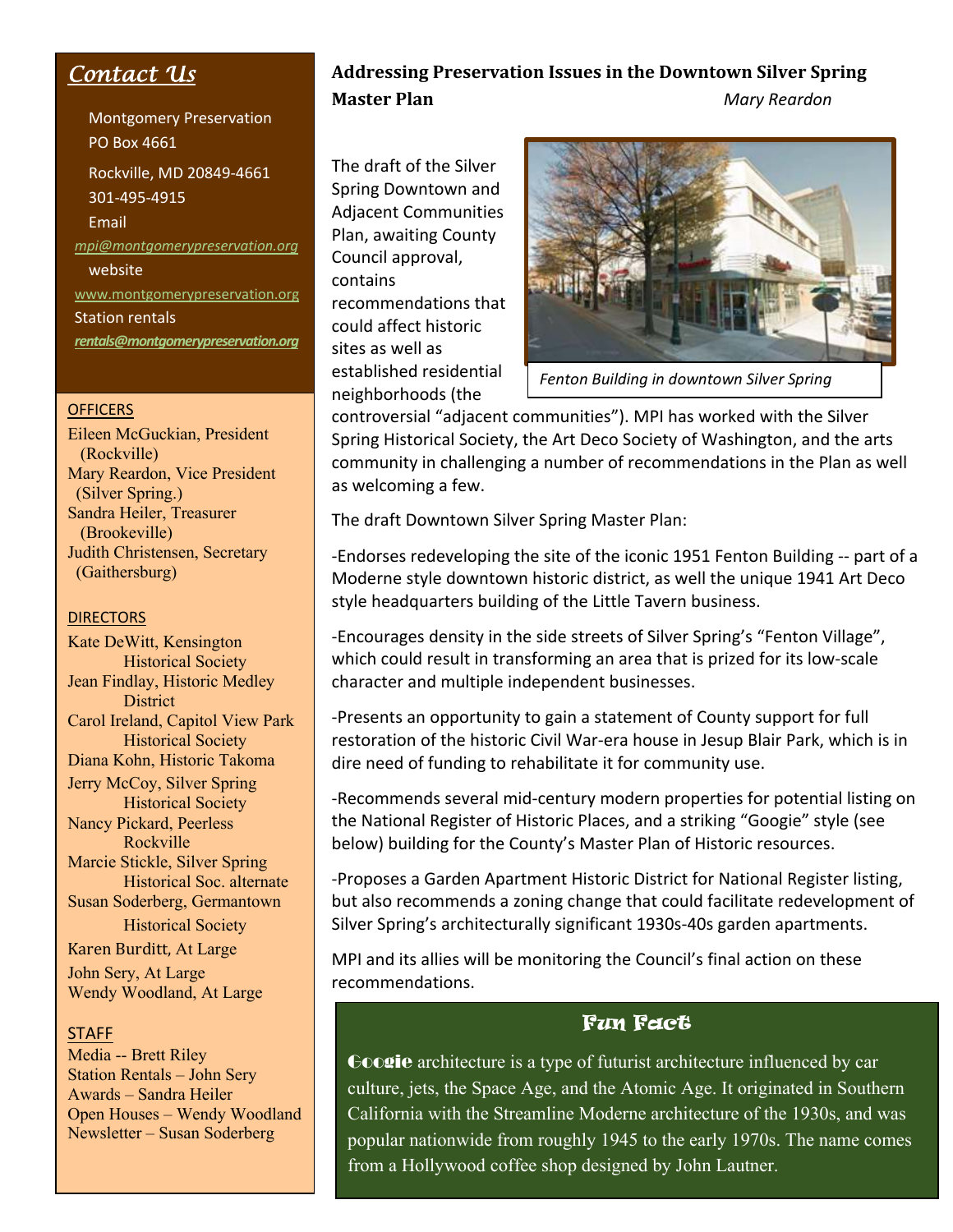# **MPI IS FULL STEAM AHEAD FOR OUR FIRST OPEN HOUSE in 2 1/2 YEARS !**

Please join us on **Saturday, June 4, 2022, between 10 a.m. and 2 p.m. for an indoor/outdoor event** at the Historic Silver Spring B&O Railroad Station, 8100 Georgia Avenue, Silver Spring

Enjoy family favorites "BanTrak" N gauge modular railroaders and the "Local Locos" Live Steamers who bring a Garden Railway exhibit to share

Note: if MD positivity testing rate exceeds 10% prior to June 4, MPI will re-schedule for July 2. Change would be announced on recorded phone line 301- 495- 4915 and posted on Facebook and Web site no later than Thursday, June 2.

# **NEWS FROM OUR PARTNERS**

# **Kensington Historical Society** *Kate DeWitt*

The Kensington Historical Society (KHS), founded in 1977, is celebrating its 45<sup>th</sup> anniversary and honoring founding members by hosting a Summer Picnic for the Town on Sunday July 17, noon – 4 p.m. at the Kensington Town Hall. More information on the Web site www.kensingtonhistory.org)

In addition to picnic fare, music and libations (new brewery in



*Warner Mansion, Kensington*

Kensington to make its debut), we will have wonderful images of the history of KHS and Kensington in addition to the compilation of a number of oral histories provided by long-time members. KHS has worked to safeguard the heritage of the Community of Kensington, to promote the preservation, protection and restoration of elements of Kensington that are integral to the community. Efforts by the Society were instrumental in having Kensington listed on the

National Register and designated as a Montgomery County Historic District.

# **Historic Medley District** *Jean Findlay*

Historic Medley District members have been watching curiously the goings on next door to the John Poole

### **B&O STATION**

### **SAFETY MEASURES**

Montgomery Preservation continues to prioritize the health and safety of our visitors, volunteers, and guests, with social distancing and a masking policy that follows CDC and Montgomery County rules.

Anyone inside the building must wear a mask in consideration for vulnerable patrons and staff. Masking is optional outdoors.

The building is cleaned to CDC standards.

House in Poolesville where the new restaurant, Locals, has been taking shape in the historic 1844 Veirs/Stevens House. Though it has been open outside on weekends for breakfast baked goods and coffee since last summer, it is now open both outdoors and indoors with more substantial offerings plus local fresh vegetables and crafts Wednesdays through Saturdays 7am-3pm. Owner David Therriault has been careful to maintain the integrity of the historic structure, keeping the interior much the same, and transforming an enclosed side porch into the service area and adding an addition in the rear for the kitchen. These additions complement the house without being too modern.

 On another note, HMD members have been working with the Montgomery County Lynching Memorial Project to help coordinate the ceremonies surrounding the placing of a memorial plaque recognizing the 1880 lynching of George Peck in Poolesville. The



plaque will probably be placed on the John Poole House grounds in 2023. In October MCLMP will sponsor Community Conversations at the John Poole House to give people a chance to voice their thoughts about the meaning of lynching in our society.

\**Medley District was one of the eight voting districts of Montgomery County in the 19th century. They were named for the taverns where the voting took place.*